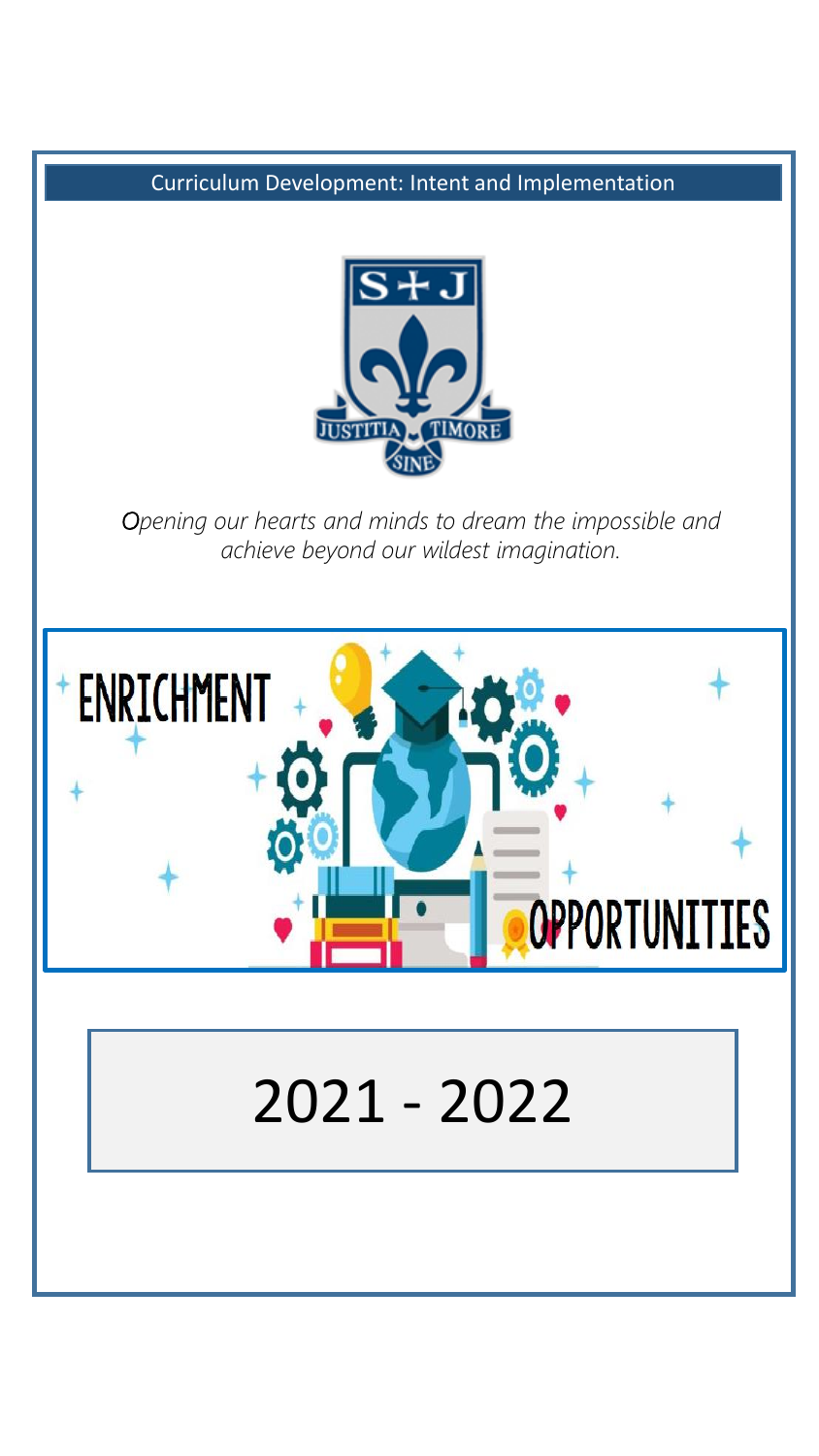## St Joseph's Curriculum Implementation

## *Extra-curricular and Enrichment: Extended School Day*

Here at St. Joseph's, we believe that education is not all academic - the aim of an excellent school is to nurture children to become responsible, dynamic young people who can achieve academically and have the skills that can be used in the workplace maintaining the Catholic ethos, that is so important here at our school, in their future lives as adult Christians.

In addition to the many academic lessons and activities, we have a number of enrichment programmes that anyone can get involved in. St Joseph's enjoys a rich and vibrant extracurricular programme which plays a vital role in building confidence and deepening personalities. These range from sporting clubs and fixtures through to Learning to love Reading and the School Mission Team.

We also provide many opportunities for residential and day visits. These include retreats to Castlerigg and Duke of Edinburgh expeditions. Here at St Joseph's, the world really is your oyster!

Our Extended School Day was re-launched in September 2021, offering a wide range of "Bucket List" activities to our students. A full list of the provision offered to students can be found on the next page together with the number of students that were signed up to each activity in the Autumn Term.



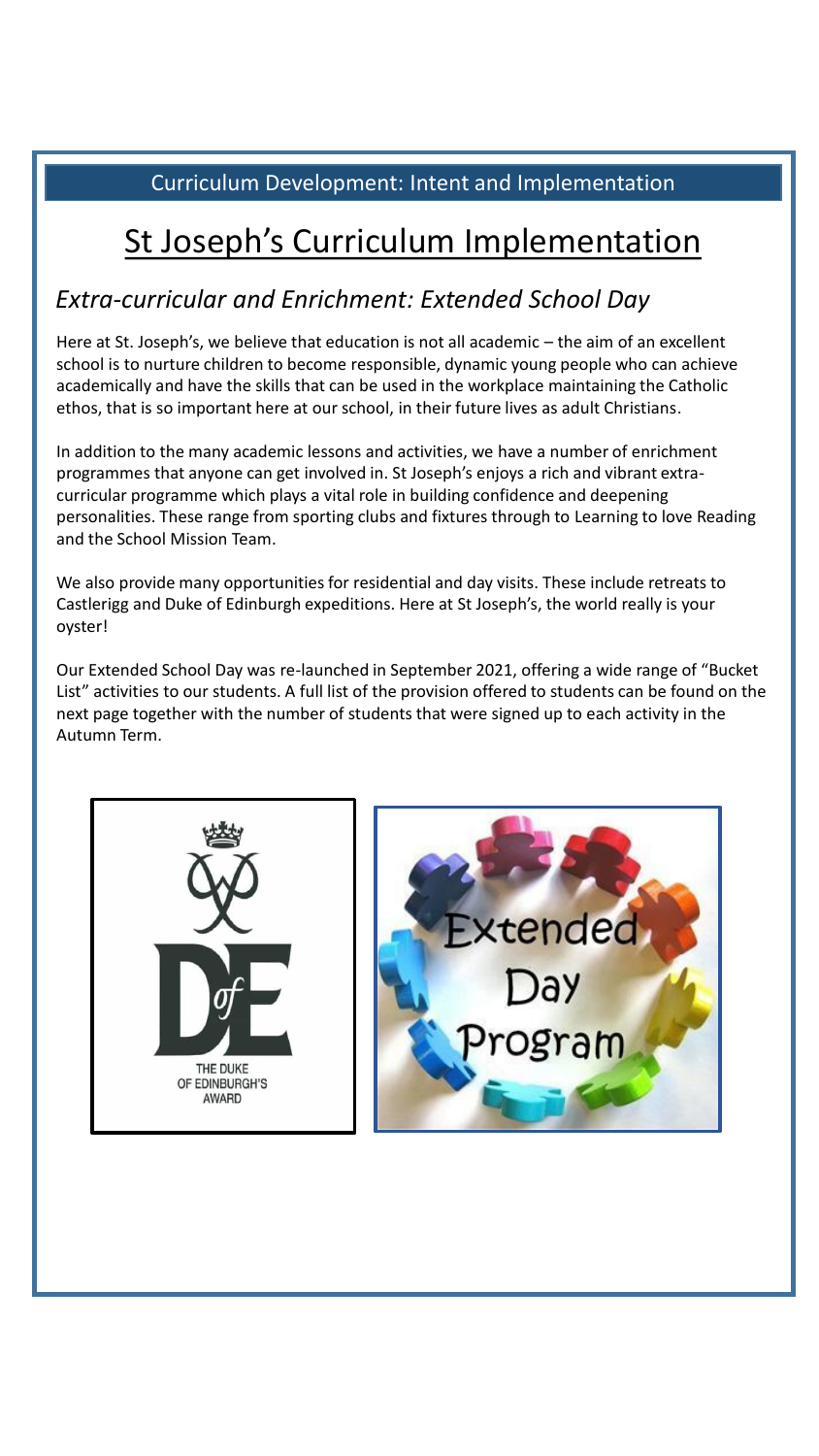## *Extra-curricular and Enrichment: Extended School Day*

In Autumn Term, 291 students signed up to the enrichment activities that were offered as part of our extended school day. This is in addition to the Y11 intervention programme that was offered. The students signed up to each activity are detailed below.

The offer remains the same for the Spring Term, the only changes are to the PE enrichment timetable which is seasonal and published regularly to students, parents and carers. This term an increased number of students signed up to enrichment activities, there were 318 different students.

| <b>Monday Lunchtime</b><br>Year 7 Language Investigators (Rm 4)<br>Year 8 STEM club (Rm27L)<br><b>Monday After School</b><br>Fitness Fun (Sports Hall)<br>Girls Football (Dome)<br>$\bullet$<br>Eco Club Week A (Room 26L)<br>Board Games Week A (Rm 30L)<br>$\bullet$<br>Medical Society Y9-11 (Rm 28L)<br>$\bullet$<br>Year 10 Science Intervention: Week A Invitation Only (Rm 25)<br>$\bullet$<br>Year 10 Maths Grade 5: Week A Invitation Only (Rm 56)<br>$\bullet$<br>Year 7 and Year 8 Maths Games Club (Rm53)<br>$\bullet$<br>Geography Film Club: Week A only (Rm 21)<br>$\bullet$<br><b>Rugby Club (Sports Hall)</b><br>$\bullet$ | <b>Autumn Term</b><br>8 students<br>5 students<br>8 students<br>32 students<br>4 students<br>9 students<br>7 students<br>4 students<br>4 students<br>2 students<br>2 students<br>16 students | <b>Spring Term</b><br>8 students<br>30 students<br>8 students<br>32 students<br>4 students<br>9 students<br>7 students<br>6 students<br>4 students<br>3 students<br>7 students<br>16 students |
|---------------------------------------------------------------------------------------------------------------------------------------------------------------------------------------------------------------------------------------------------------------------------------------------------------------------------------------------------------------------------------------------------------------------------------------------------------------------------------------------------------------------------------------------------------------------------------------------------------------------------------------------|----------------------------------------------------------------------------------------------------------------------------------------------------------------------------------------------|-----------------------------------------------------------------------------------------------------------------------------------------------------------------------------------------------|
| Russian Language (Rm A17)<br>$\bullet$<br>Year 7 and Year 8 Fashion and Textiles (Rm 34)<br>$\bullet$<br>Year 7 Art Club (Rm 38)                                                                                                                                                                                                                                                                                                                                                                                                                                                                                                            | 3 students<br>23 students<br>10 students                                                                                                                                                     | 3 students<br>12 students<br>13 students                                                                                                                                                      |
| <b>Tuesday After School</b><br>School Choir (Lunchtime: Music Room)<br>Year 8 Football (Sports Hall)<br><b>Inclusive Games (Sports Hall)</b><br>$\bullet$                                                                                                                                                                                                                                                                                                                                                                                                                                                                                   | 8 students<br>40 students<br>25 students                                                                                                                                                     | 3 students<br>40 students<br>28 students                                                                                                                                                      |
| <b>Wednesday Lunchtime</b><br>Book Quiz: Lunchtime Week B only (Rm 8)<br>Encouraging a Love of Reading: Lunchtime (Rm 7)<br><b>Wednesday After School</b><br>Year 9 Boys Football (Sports Hall)<br>Year 7 Boys Football (Sports Hall)<br>All year groups Netball (Dome)<br>Year 7 and Year 8 Maths Challenge Club: Invitation Only (Rm 49)<br>$\bullet$<br>Year 10 Target 8 and 9: Invitation Only (Rm 55)<br>$\bullet$                                                                                                                                                                                                                     | 6 students<br>4 students<br>15 students<br>14 students<br>56 students<br>5 students<br>4 students                                                                                            | 6 students<br>4 students<br>20 students<br>20 students<br>56 students<br>N/A<br>4 students                                                                                                    |
| <b>Thursday Lunchtime</b><br>Horrible Histories Film Club (Rm 22)<br>$\bullet$<br>Young Gardeners (Rm 28L)<br>$\bullet$<br><b>Thursday After School</b><br>Year 10 Boys Football (Sports Hall)<br>$\bullet$<br>All year groups Hockey (Dome)<br>$\bullet$<br>History Club (Rm 24)<br>$\bullet$<br>Computing Club (Rm 46)<br>$\bullet$<br>Year 10 Science Intervention: Week B Invitation Only (Rm 29L)<br>$\bullet$<br>Year 8 Ali's Mathletes: Invitation Only (Rm 48)<br>$\bullet$<br>Performing Arts Club (Rm 44)<br>$\bullet$<br>Leadership Academy<br>$\bullet$                                                                         | 21 students<br>13 students<br>13 students<br>14 students<br>5 students<br>8 students<br>27 students                                                                                          | 8 students<br>4 students<br>25 students<br>N/A<br>20 students<br>11students<br>7 students<br>10 students<br>3 students<br>9 students                                                          |
| <b>Friday After School</b><br>Year 11 5 a-side (Sports Hall)<br>$\bullet$<br>Enterprise Club: Week B only (Rm46)<br>$\bullet$<br>Year 10 Beyond Grade 9 in Maths: Invitation Only (Rm 50)<br>$\bullet$                                                                                                                                                                                                                                                                                                                                                                                                                                      | 11 students<br>8 students<br>10 students                                                                                                                                                     | 12 students<br>8 students<br>19students                                                                                                                                                       |
| Lunchtimes to be arranged with lead teachers<br>Year 7 and Year 8 Language Leaders (Mrs Hopkins)<br>Chaplaincy and Mission Team (Mrs Pepperday)                                                                                                                                                                                                                                                                                                                                                                                                                                                                                             | 13 students<br>16 students                                                                                                                                                                   | 13 students<br>10students                                                                                                                                                                     |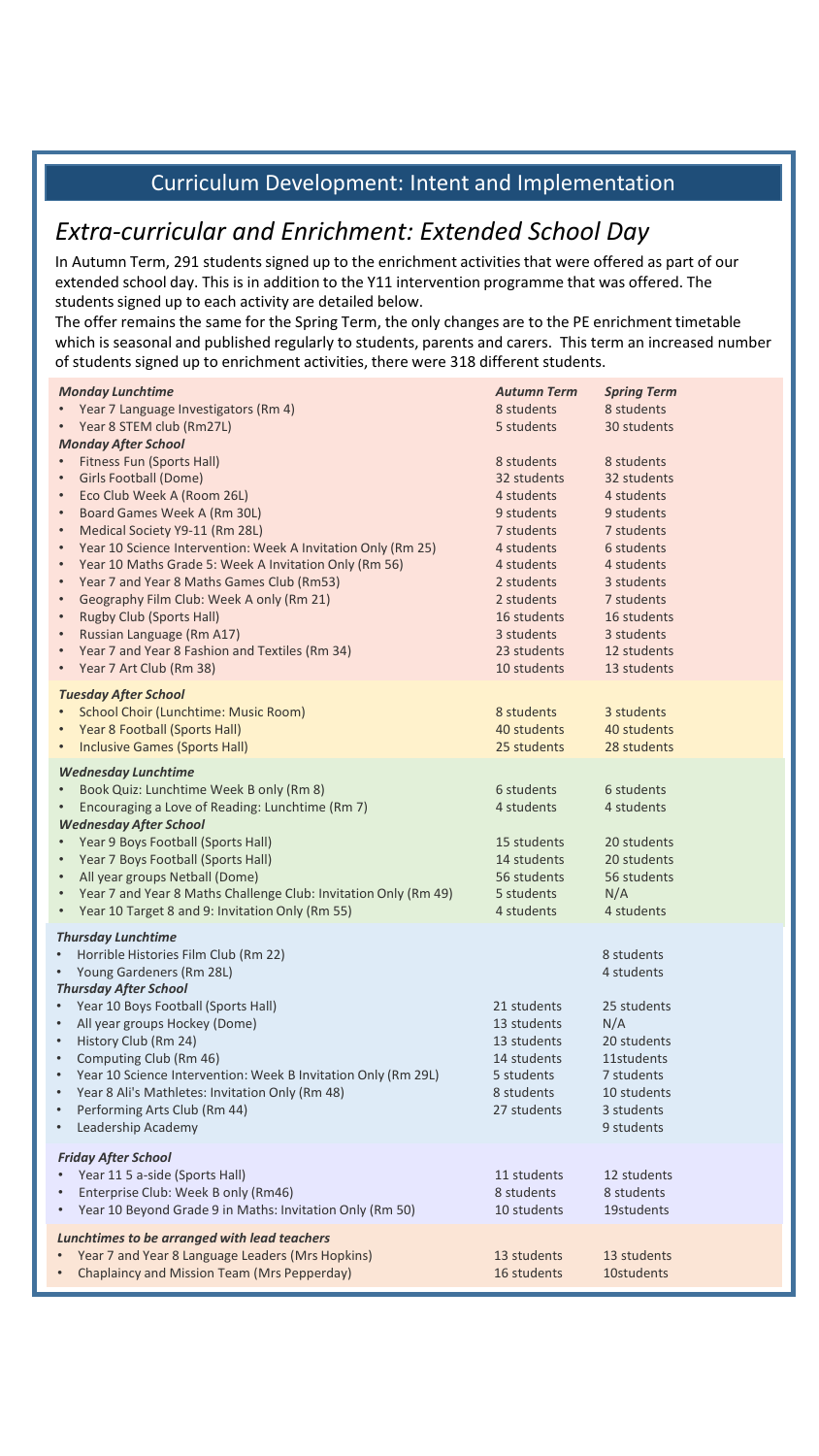## *Extra-curricular and Enrichment: Student Leadership*

In Autumn Term, 82 students signed as Volunteer Student Leaders across a range of different roles in school. Students have engaged well with these roles and are beginning to impact on the school, some roles are more time intensive than others.

| <b>Leadership</b><br><b>Role</b>   | <b>Year Group</b>      | <b>Responsibilities</b>                                                                                                                                                                               | No. of<br>students      |
|------------------------------------|------------------------|-------------------------------------------------------------------------------------------------------------------------------------------------------------------------------------------------------|-------------------------|
| <b>Senior Team</b>                 | Year 11                | <b>Head Students and Senior Student Leaders</b>                                                                                                                                                       | 6                       |
| School<br><b>Mission</b><br>Leader | Year 10 and<br>Year 11 | Work with Mrs Pepperday to lead the Whole School<br>Mission Team and their involvement in the school and<br>wider community.                                                                          | 10                      |
| Lunchtime<br>Duty<br>Supervisor    | Year 11 and<br>Year 8  | Supervising an allocated area of the school to ensure all<br>students are behaving in the correct manner. Reporting<br>any problems to Senior Leadership Team.                                        | 6                       |
| Eco-Schools<br>Leader              | Year 10 and<br>Year 11 | Running the school eco-committee under the direction<br>of Miss Rushton, holding meetings and taking notes.<br>Assigning actions to be completed. Leading eco-<br>initiatives around school.          | 3                       |
| Eco-Schools<br>Member              | Year 7 to<br>Year 9    | Attending school eco-meetings, sharing ideas. Taking<br>part in eco-initiatives around school.                                                                                                        | $\overline{\mathbf{4}}$ |
| Library Lead                       | Year 8 and<br>Year 9   | Running the school library at lunchtimes under the<br>direction of Mrs Roddie.                                                                                                                        | 14                      |
| Enrichment<br>Coordinator          | Year 9 and<br>Year 10  | Leading a P6 Enrichment activity within a department<br>under direction of the Head of Department                                                                                                     | $\overline{\mathbf{z}}$ |
| <b>Epraise Shop</b><br>Leader      | Year 9 and<br>Year 10  | Running the epraise shop at breaktimes under the<br>direction of Mrs Holmes.                                                                                                                          | 5                       |
| School<br>Grounds<br>Development   | Year 7 and<br>Year 8   | Working with Mrs Rainford on restoring the school<br>garden and developing school grounds                                                                                                             | 5                       |
| <b>Site Team</b><br>Support        | Year 9 to<br>Year 11   | Working with site team to support in collection of<br>recycling bins from classrooms. Creating innovative<br>solutions to litter and recycling in school. Liaising with<br><b>Eco-Schools Leaders</b> | $6\phantom{1}$          |
| <b>Breakfast</b><br>Club Leader    | Year 7 to<br>Year 11   | Running a breakfast club offering a safe and nurturing<br>environment for invited students each morning                                                                                               | $\overline{2}$          |
| Community<br>Support               | Year 7 to<br>Year 11   | Working with Mr Singleton and Mrs Horridge on the<br>community Christmas Hampers appeal. Working with<br>Mrs Horridge to help at PSA events where possible.                                           | 23                      |
| Department<br>Ambassador           | Year 7 to<br>Year 11   | Support Heads of Department with student voice, one-<br>to-one mentoring session to pupils in lower years, help<br>at after school clubs                                                              | 17                      |
| Transition<br>Ambassador           | Year 7 and<br>Year 10  | Offer support to transition Coordinator, Miss Prunty and<br>assist in any activities for year 5&6                                                                                                     | 33                      |
| EAL<br>Ambassador                  | Year 7 to<br>Year 11   | EAL: Students for whom English is not their first language<br>Work with new arrivals to school, acts as a buddy, helps<br>Mrs Hopkins promote linguistic diversity in school.                         | 8                       |
| Languages<br>Ambassador            | Year 7 to<br>Year 11   | To support the promotion of Languages around school;<br>present and promote competitions; design activities to<br>celebrate international events.                                                     | 12                      |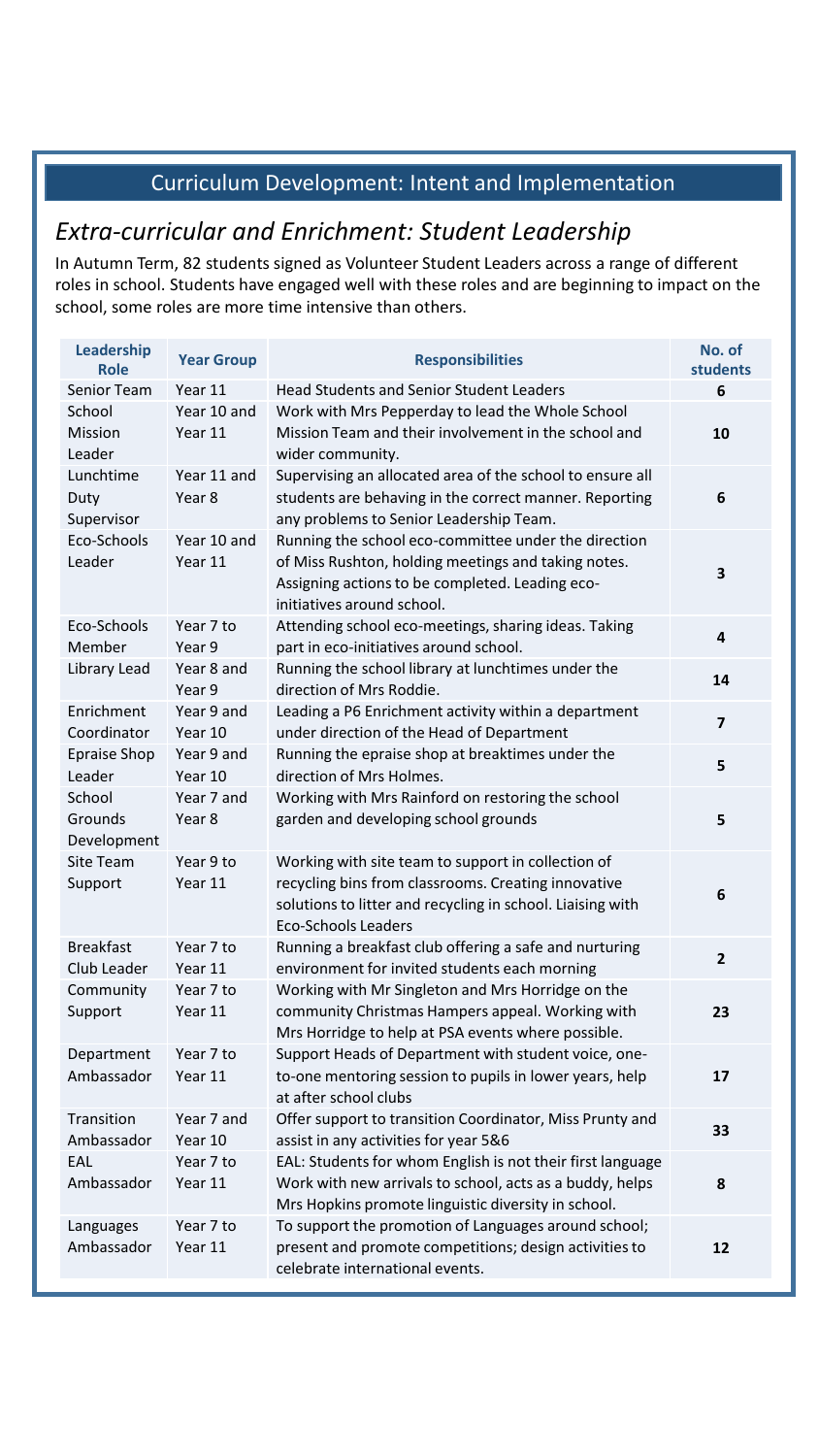#### Curriculum Development: Cultural Capital

# St Joseph's Curriculum Implementation

## *Cultural Capital*

Cultural capital is defined as the accumulation of knowledge, behaviours, and skills that a student can draw upon and which demonstrates their cultural awareness, knowledge and competence; it is one of the key ingredients a student will draw upon to be successful in society, their career and the world of work.

At St Joseph's, we work to build our student aspirations and expose them to a range of different experiences to help them achieve goals and become successful. We recognise that for students to aspire and be successful academically and in the wider areas of their lives, they need to be given rich and sustained opportunities to develop their cultural capital.

We do this in many ways, for example, through our curriculum, extra-curricular activities, trips and visits and careers activities. We recognise that there are six key areas of development that are interrelated and contribute to building a student's cultural capital:

#### **PERSONAL DEVELOPMENT**

Careers and Information, advice and guidance provision Personal Finance Education Employability skills RSE curriculum PSHEE curriculum Curriculum Enrichment Days Pastoral support Transition support and induction Confidence development: delivering assemblies, interviews Activities focused on building self-esteem; Mental Health & well-being provision Form Time curriculum; Lifelong learning days

#### **SOCIAL DEVELOPMENT**

Access to counselling; PHSEE curriculum; Form time curriculum; Charity work and fundraising activities; Student Voice Nurture Group Access; Student Leadership Programme Senior Student Leaders Christmas Hamper Appeal

#### **PHYSICAL DEVELOPMENT**

Physical Education curriculum; Healthy Eating policies and catering provision; Anti-bullying and safeguarding policies and strategies; The health, drugs, alcohol, smoking and sex and relationships and elements of the PHSEE curriculum; Extra-curricular provision; Food preparation and nutrition curriculum; Science curriculum

#### **SPIRITUAL**

The RE Curriculum; Collective worship Masses and Liturgies Celebration of a range of faiths Multicultural celebrations School-linking activities – locally, nationally and internationally; St Joseph's Penny and Caritas in Lent

#### **MORAL**

The RE Curriculum Behaviour Management policies; Contributions to local, national and international charities Urban outreach and Christmas Hampers; Form time curriculum Curriculum Enrichment Days

#### **CULTURAL**

Access to the Arts; Access to the languages and cultures of other countries through the curriculum and trips and visits; Promotion of racial equality and community cohesion through the school's ethos; Co-operative values; Assembly programme; Form time curriculum Lifelong learning days

The Student Experience schedule on the following page supports our intervention and extended school day offer with a range of student experiences that we would like all our students to be offered and be able to access during their time at St Joseph's.